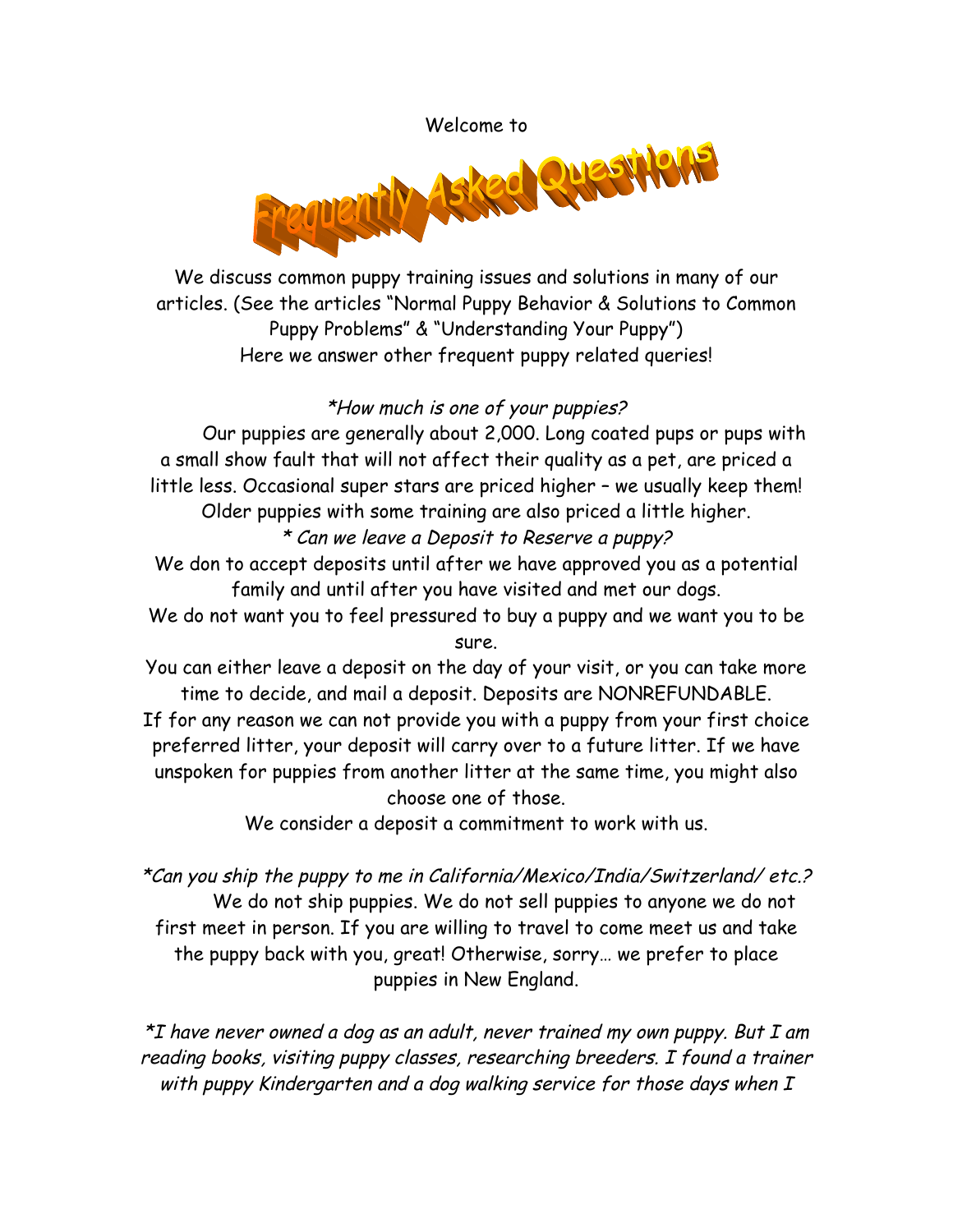can't work from home. I really want to learn, and I think a German Shepherd Dog is the dog for me. Do you think I am a good candidate for a puppy? Wonderful to Hear! I am not at all put off by newcomers or folks with little experience, but a desire to get involved and learn. Some of our best homes have been people like you. Doing your homework, starting our right and having this attitude makes you a super candidate for a puppy!!!

\*We have a dog (or two) already. Will a German Shepherd puppy be a good addition to our family? Will the Shepherd be good with our other dogs? This is highly individual. The answer depends a lot on your other dog/dogs. Do you have a male or a females or one one of each? How old? Will your older dog appreciate a bouncy puppy? Does your dog like PUPPIES specifically. A puppy is DIFFERENT than an adolescent or adult dog. Some dogs love puppies, others hate them. Which do you have? If you don't know, you need to find out! Do you understand that the puppy will need to be separated from your odler dog for meals at first, and only allowed access to your older dog with supervision? Do you understand an 8 week old puppy is small and young to play with an exhuberant "teen" dog? Are you willing to take puppy to puppy K class and train and socialize him/her? There are many factors to consider. I can not give you a yes or no answer without detailed information about your current pets and their personalities.

## \*I noticed my puppy has been scratching a lot. He does not have fleas. He is also loosing clumps of his coat, shedding a lot. Does he have food allergies? Why is his coat thinner than usual?

Twice a year, A Germans Shepherd Dog sheds his coat, also termed "Blows his coat." You will notice big clumps as well as fine hairs coming loose. Your dog may itch – you should help him shed by brushing/raking him. When his coat finished shedding, he will look more bare and thin than usual until his new coat fills in. This process takes several weeks. If you notice generalized itchiness while he is shedding, it is probably not food allergy. Additionally, food allergies are usually (but not always) indicated by chewing at paws/between toes,licking feet, itchy ears with recurrent ear infections, and sometimes hives.

\*My puppy's ears were up, now today he woke up with one down. What should I do?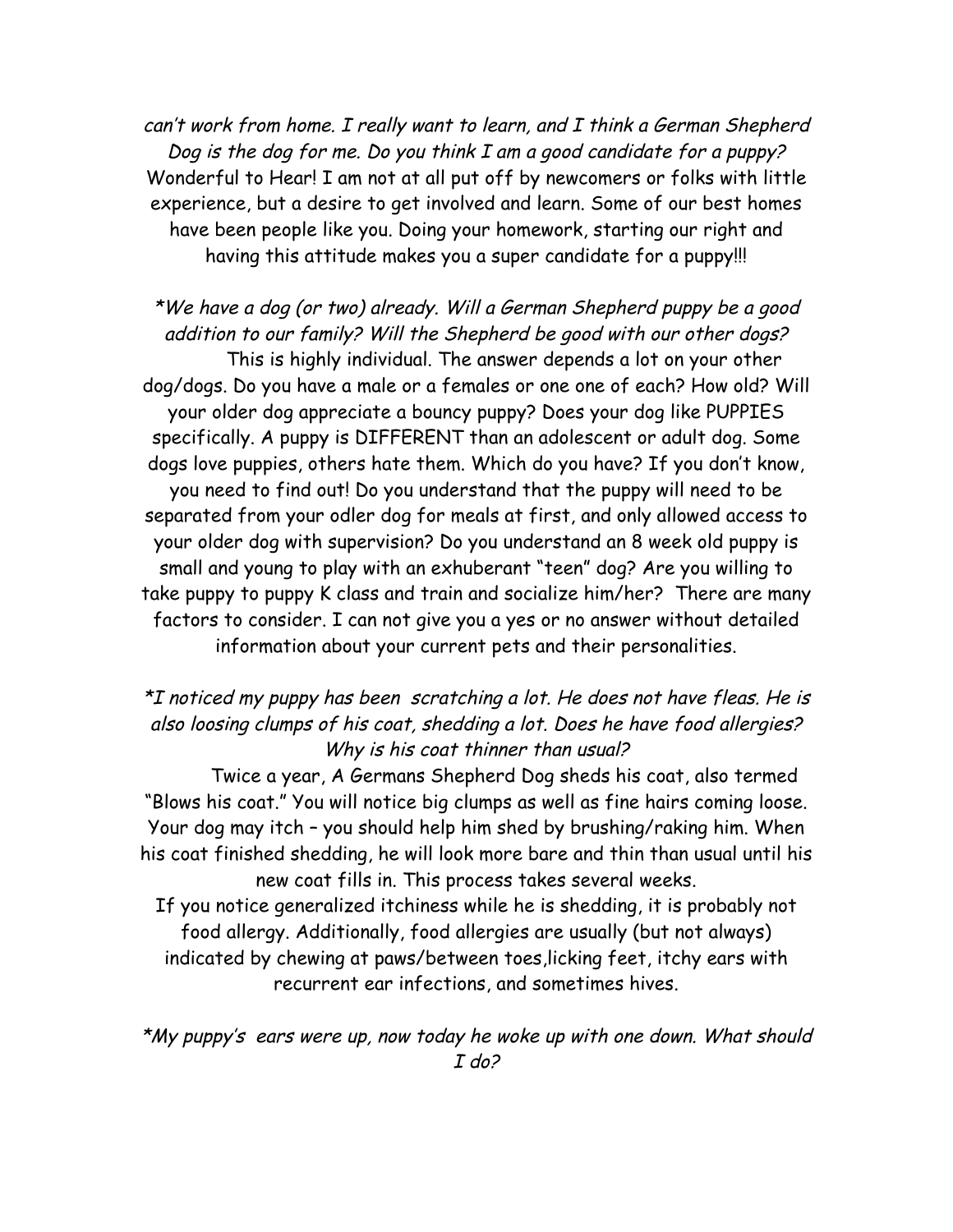You should do NOTHING. A puppy's ears may go up and down up til they are 7 months old., when they finish teething. If the ears were solidly up prior to teething, they almost always come back up. Sometimes they alternate – one up one down for days/weeks. If your pups ears have NEVER gone up and they remain down at 7 months,

you might wish to glue/tape them. We have an article on this on the site; please refer to it. Do NOT use any harsh glue on puppy's ear skin. You will use either surgical glue or Eyelash glue. Nothing harsh. If you do not know what to do, please get help from a vet or from your breeder.

### $*I$  was trimming my puppy's nails and I accidentally go the quick. It won't stop bleeding! What do I do?

It is a good idea to keep Quick Stop powder on hand in case you nick the quick. Toe nails cut too close will bleed a lot, so do not panic. Styptic powder will stop the blood. I also use a product called Wonder Dust, for horses. It works very well and comes in a squeeze bottle, you squeeze a puff of powder onto the nail, and hold a tissue there for a few seconds.

\*When should I spay (or neuter) my puppy? Should I do it at all? There is a good deal of debate about this topic. We have articles on the subject in our archives. In the past, vets recommended spaying and neutering by 6 months of age. Now, many vets suggest waiting til the dog is done growing. There are health pros and cons to each side. My general opinion; Spaying a female at about a year old is a good idea. You won't have to ever worry about pyometra – which can be life threatening- or breast cancer.

I do not like to neuter a male til after he develops his secondary sex characteristics/ blocky head etc. So, I prefer about 10-12 months old. You should educate yourself about health benefits/drawbacks, behavioral differences, and then decide what is best for your dog. If you choose to keep your dog intact, you have a huge responsibility to keep this dog from impregnating females or from getting pregnant as the case may be! We generally sell all our non- show home pups with a spay/neuter agreement. We are flexible as to the age of spay/neuter.

\*My puppy has diarrhea today. What should I do? Did your puppy ingest something that is a likely cause? Too many liver treats at class? Your child's macaroni dinner? A big pig ear?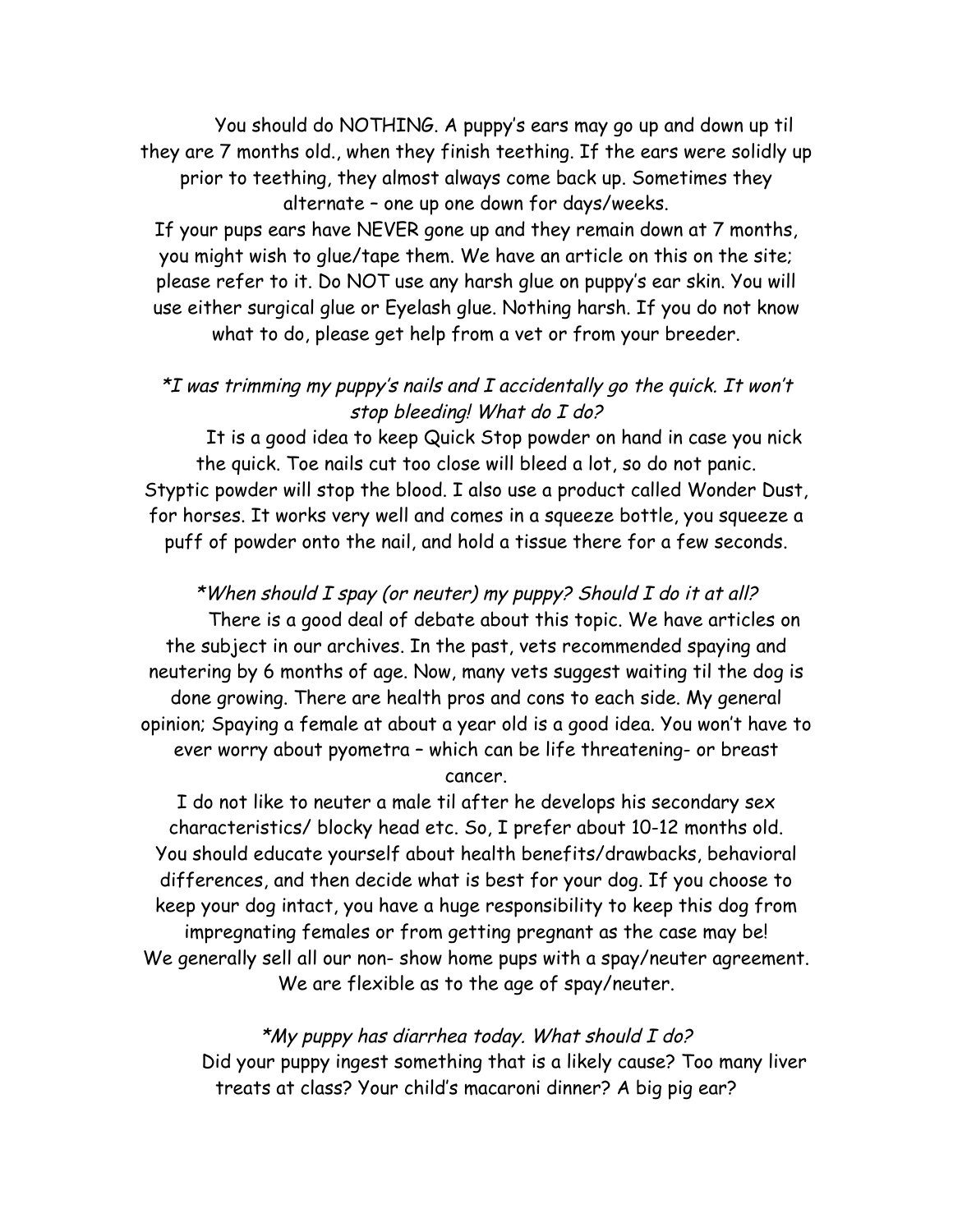If so, his belly is irritated, so withhold one meal and then offer a small meal of bland cooked rice/hamburger or ground chicken cooked/drained of fat/cooled. This is likely all you will need to do!

If the puppy is acting ill, no appetite, lethargic, has a fever, you should see your vet.

If the diarrhea persists more than 48 hours you should see your vet. Likely, your puppy needs flagyl (metrodiazole). Your vet may also need to

administer fluids if the puppy is dehydrated. (I use a small syringe to squirt some sideways into the mouth. Not straight down the throat, which can cause the puppy to aspirate the fluid.)

You can offer a puppy unflavored liquid Pedialyte to help him from becoming dehydrated. You can offer ice cubes to lick.

If you can get a stool sample – even if you must spoon it – you should do so. This will help your vet determine of your puppy has a parasite.

\*My puppy ate: a chicken bone/ a sock/ a child's toy/ what do I do now?? You should get to your vet. Better safe than sorry. Many times a puppy can pass an ingested item; but other times the item causes an obstruction and surgery is warranted.

Your vet might do an xray and tell you to give mineral oil and watch and wait to see if the object passes.

\*I gave my puppy a nyla bone. A little while later, I saw it was missing. He couldn't have eaten it so fast, right? Could he have swallowed a big piece? What do I do?

Nyla bones are dangerous. YES, he could have ingested it. (I read once that Nylabone will not always be visible on xray due to the material it is made of. Scary!) See your vet.

\*My puppy has been asking to go pee more than usual. She urinates, but only a little bit. She keeps doing it every hour, though! Does she have a UTI? Quite possibly. If so, your vet will likely send you home with Clavamox which should clear it up. You will do a round of Clavamox and retest your puppy a couple weeks later to be certain the infection is totally cleared up.

\*My puppy has a small greenish bump.. it seems he grew a tumor or cyst overnight! What is it??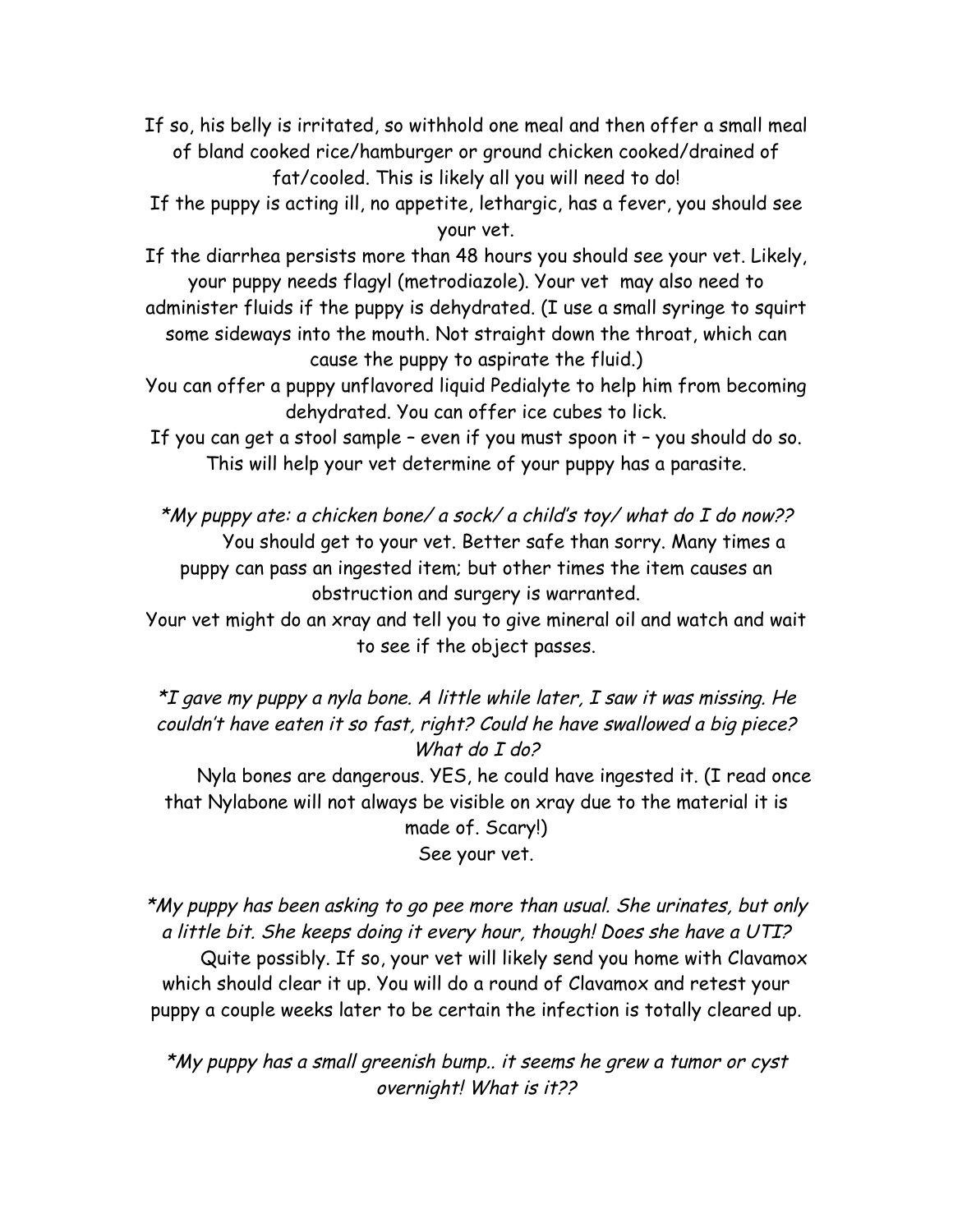Sounds like an engorged TICK. You will need to remove it, and apply some alcohol to the bite. (Be sure to remove the entire tick. See article on tick removal.)

\*My puppy/dog was fine earlier. All of the sudden he is really, really lame. He is also acting odd, lethargic. He was hungry for dinner, but as the night went by, he was really not himself. When he got up to go outside, he looked lame in another leg, too! I took his temperature and he has a high fever! What is happening?

This could be many things, but it sure sounds like Lyme Disease. You need to get the puppy to your vet. Puppies sometimes present Lyme symptoms but the test is falsely negative. If so, treating for Lyme and getting quick improvement confirms Lyme. Lyme can be cleared if the puppy is put on antibiotics early on.

#### \*What toys do you recommend?

This depends on the age of your puppy or dog. We like Life stages puppy toys. We like kongs, Jolly Balls (Sherry's favorite!!), Jolly Balls with Rope, Tuff toys – the Crab, Turtle, Dinosoar, Sheep, & Everlasting Balls. For our dogs who do not chew up toys, we like soft stuffed toys, and squeak toys, too. Clark Kent loves stuffed toys. Xenia collects Beanie Baby toys for Dogs. (They crinkle and squeak!) We Do NOT like tennis balls, which ruin tooth enamel, or small balls that can be swallowed.

> \*What chewies do you recommend? Again, depends on the dog's age and power. Sweet Potato Chips (Sam's Yams by Front Porch Pets) Bully sticks (unscented) For puppies, N-bones..( NOT NYLAbone.) (N-bone.com) Edible, digestible multi sizes.

\*What type and size crate is best? Do I need a bed or blanket for inside it? We use XL Life Stages Crates that come with a divider, so you can make the space smaller for puppies and increase space as they grow. The crate collapses for easy moving. (Though it is bulky!) YES, you need a mat/bed/blanket of some sort.

(Pooch Pads waterproof/washable mat is a good one)